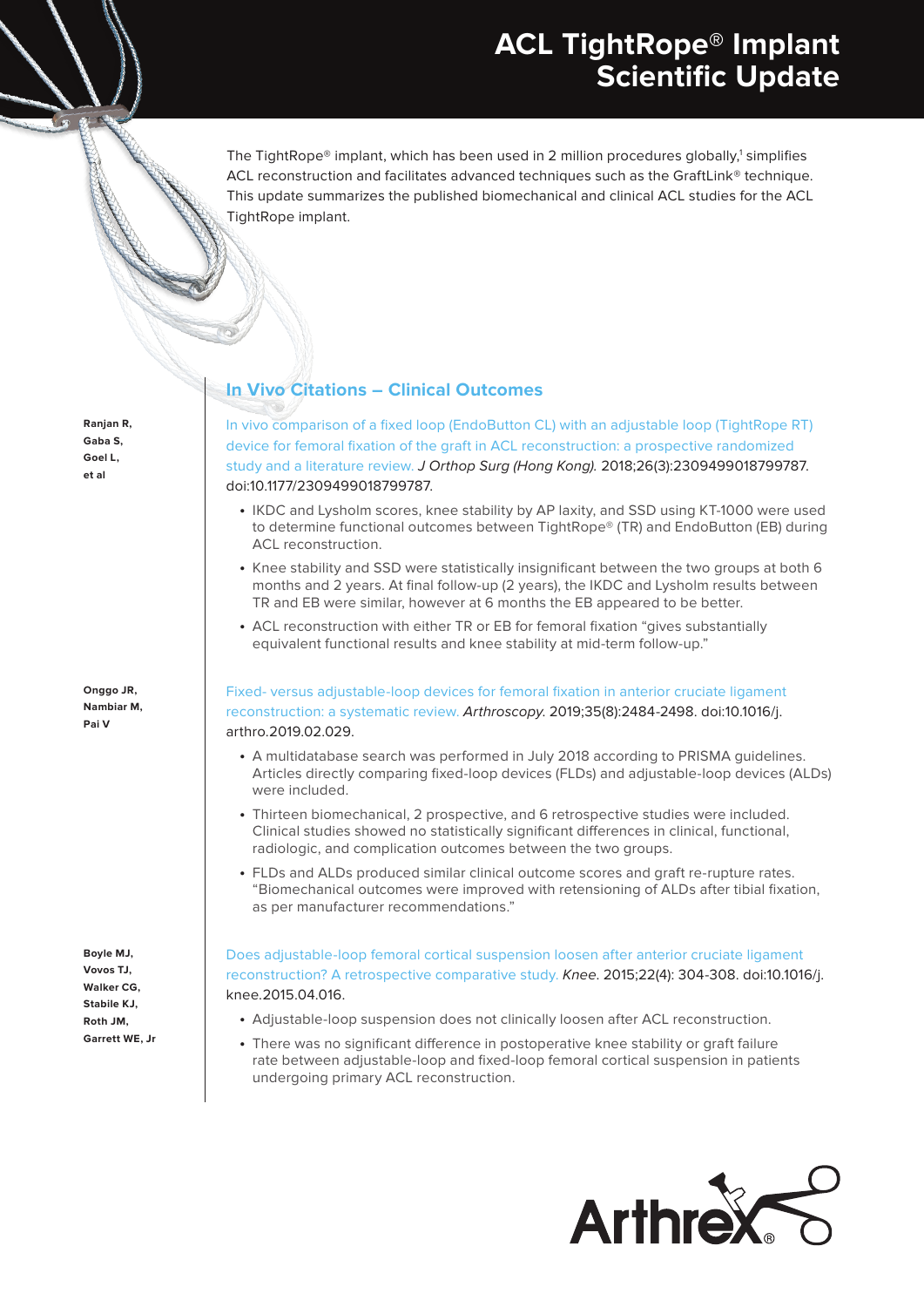**Benea H, d'Astorg H, Klouche S, Bauer T, Tomoaia G, Hardy P**

**Blackman AJ, Stuart MJ** 

**Schurz M, Tiefenboeck TM, Winnisch M, et al**

**Yasen SK, Borton ZM, Eyre-Brook AI, et al**

**Monaco E, Bachmaier S, Fabbri M, Lanzetti RM, Wijdicks CA, Ferretti A**

## Pain evaluation after all-inside anterior cruciate ligament reconstruction and short term functional results of a prospective randomized study. Knee. 2014;21(1):102-106. doi:10.1016/j. knee.2013.09.006.

- The results show that postoperative pain, knee stability, ranges of motion, and transplant positioning were slightly better with the all-inside technique.
- The all-inside technique can be considered a valid, reliable procedure with very good results for pain, stability, and knee function. It is a promising option for minimally invasive ACL reconstruction.

All-inside anterior cruciate ligament reconstruction. J Knee Surg. 2014;27(5):347-352. doi:10.1055/s-0034-1381960.

- Reports suggest similar results in the early postoperative period when compared with traditional techniques.
- All-inside techniques offer the advantages of improved cosmesis, less postoperative pain, decreased bone removal, and gracilis preservation.

Clinical and functional outcome of all-inside anterior cruciate ligament reconstruction at a minimum of 2 years' follow-up. Arthroscopy. 2016;32(2):332-337. doi:10.1016/j. arthro.2015.08.014.

- All-inside ACL reconstruction using the GraftLink® technique leads to improved functional outcomes in active patients at a minimum follow-up of 2 years.
- No difference was noted in stability between the ACL-reconstructed and the contralateral normal knee at 2 years.

## Clinical outcomes of anatomic, all-inside, anterior cruciate ligament (ACL) reconstruction. Knee. 2017;24(1):55-62. doi:10.1016/j.knee.2016.09.007.

- Two-year outcomes of 108 patients treated with ACL reconstruction using the GraftLink technique (FlipCutter® reamer, ACL TightRope® implant, and quadrupled semitendinosus autograft) are reported.
- The GraftLink technique demonstrates good short- to medium-term subjective and objective outcomes with low complication and failure rates.

## **In Vitro Citations – Biomechanical Validation**

Intraoperative workflow for all-inside anterior cruciate ligament reconstruction: an in vitro biomechanical evaluation of preconditioning and knot tying. Arthroscopy. 2018;34(2):538- 545. doi:10.1016/j.arthro.2017.08.283.

- Four all-inside ACL reconstruction groups were evaluated. Groups included one or both sides knotted and with and without intraoperative preconditioning.
- Initial graft tension is increased with intraoperative preconditioning in single-side knotted and both-side knotted groups versus without preconditioning. Furthermore, dynamic elongation is reduced for single-side knotted and both-side knotted constructs.
- "All-inside ACL reconstruction with preconditioning according to intraoperative workflow leads to a statistically significant improved mechanical behavior and may allow for optimizing initial graft tension and elongation for all-inside ACL reconstruction to reduce knee laxity."

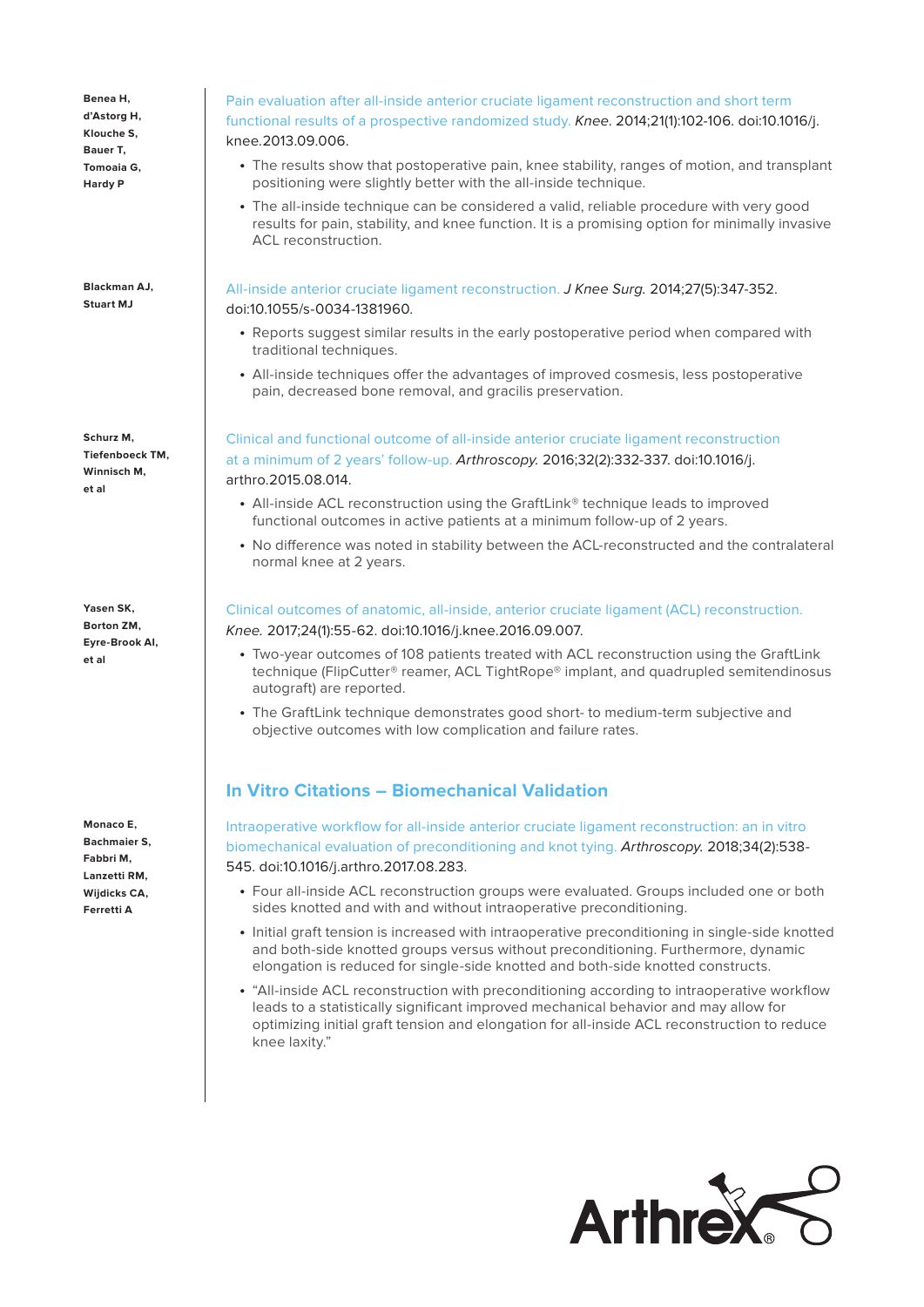**Noonan BC, Bachmaier S, Wijdicks CA, Bedi A** 

**Smith PA, Piepenbrink M, Smith SK, Bachmaier S, Bedi A, Wijdicks CA**

**Nye DD, Mitchell WR, Liu W, Ostrander RV**

## Intraoperative preconditioning of fixed and adjustable loop suspensory anterior cruciate ligament reconstruction with tibial screw fixation – an in vitro biomechanical evaluation using a porcine model. Arthroscopy. 2018;34(9):2668-2674. doi:10.1016/j.arthro.2018.04.014.

- Biomechanical evaluation of 3 ACLR techniques using suspensory femoral fixation and interference screw tibial fixation. The groups were: group 1: adjustable loop (ALD) and screw; group 2: preconditioned adjustable loop (ALD) and screw; and group 3: closed loop (CLD) and screw.
- Surgical placement of an interference screw imparted a time-zero laxity of 0.53 mm and loss of tension (62%).
- The operating characteristics of the TightRope implant allow for restoration of screwinduced graft slackening and optimizing tension. This was not possible with a fixedloop device (Endobutton™\*). Total elongation varied across groups, with group 2 (preconditioned ALD) showing the least elongation (group 1:  $2.22 \pm 0.52$ ; group 2:  $0.65 \pm 0.52$ 0.29; and group 3:  $1.79 \pm 0.28$ ).
- ACLR with femoral TightRope fixation and intraoperative preconditioning allows for the restoration of time-zero screw-imparted slack and leads to significantly reduced cyclic elongation in accordance with native ACL function.

Adjustable- versus fixed-loop devices for femoral fixation in ACL reconstruction: an in vitro full-construct biomechanical study of surgical technique-based tibial fixation and graft preparation. Orthop J Sports Med. 2018;6(4):2325967118768743. doi:10.1177/2325967118768743.

- This was the first study to test biomechanical strength of the entire graft construct with an expanded cycling protocol.
- The largest pull-to-failure force was observed for the TightRope implant/GraftLink technique construct, which was statistically significantly different than all other devices.
- The ACL TightRope implant is the only device that was effectively retensioned.
- Elongation with the ACL TightRope implant construct was comparable to fixed-loop devices.
- The GraftMax™† button exceeded maximum elongation limits for ACL reconstruction.
- The Ultrabutton™‡ adjustable fixation device lost the greatest amount of force during cycling.

Biomechanical comparison of fixed-loop and adjustable-loop cortical suspensory devices for metaphyseal femoral-sided soft tissue graft fixation in anatomic anterior cruciate ligament reconstruction using a porcine model. Arthroscopy. 2017;33(6):1225-1232.e1. doi:10.1016/j. arthro.2016.12.014.

- Fixed- and adjustable-loop buttons were tested on metaphyseal bone. This type of testing is much more relevant than pure mechanical testing which doesn't take in vivo conditions (bone, tissue, button position, etc) into consideration.
- The ACL TightRope® implant was biomechanically equivalent to fixed-loop button fixation, whereas the Ziploop™§ showed statistically significantly lower stiffness and more displacement during cycling.

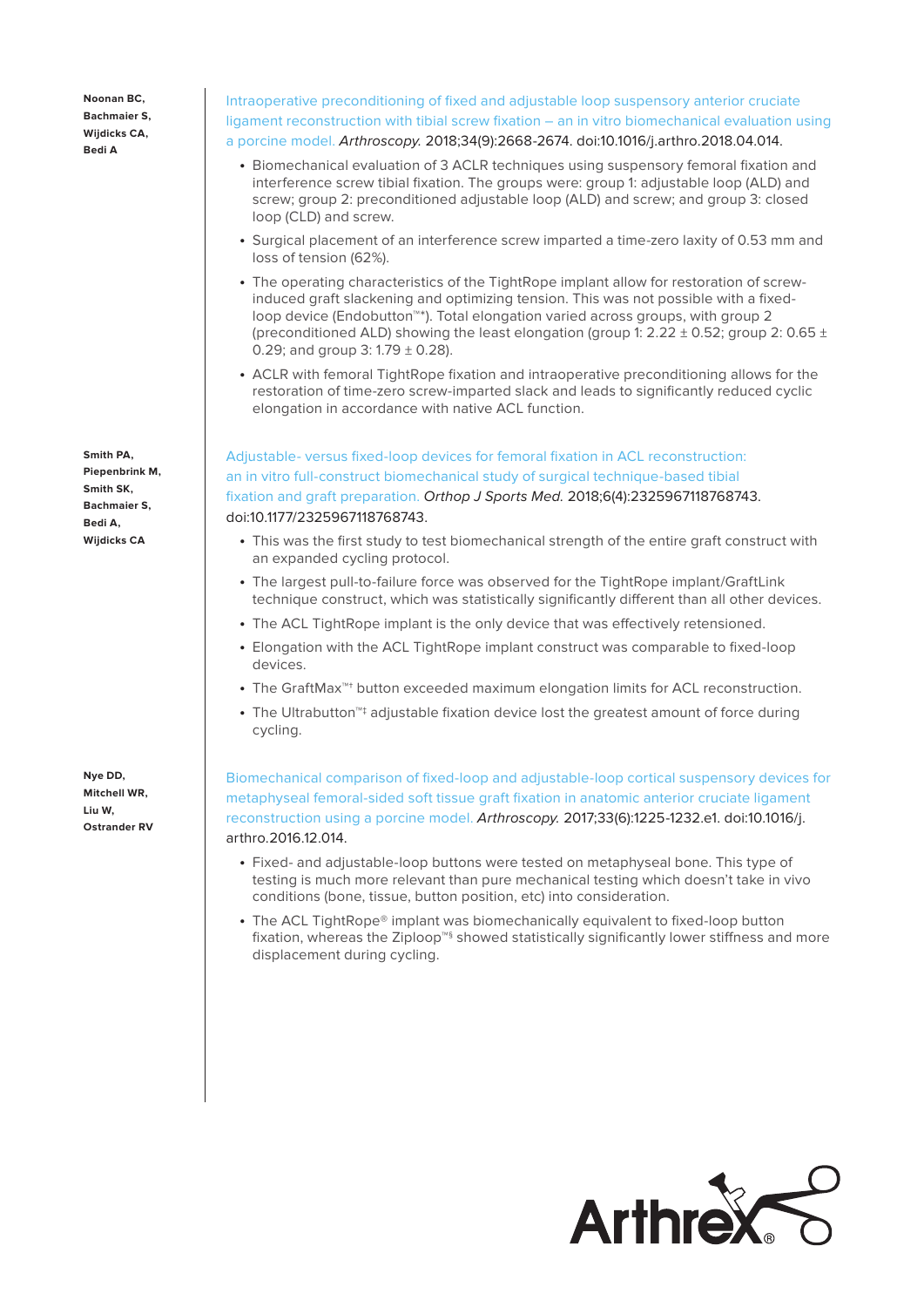**Chang MJ, Bae TS, Moon YW, Ahn JH, Wang JH**

**Johnson JS, Smith SD, LaPrade CM, Turnbull TL, LaPrade RF, Wijdicks CA**

**Smith PA, DeBerardino TM**

**Petre BM, Smith SD, Jansson KS, et al**

**Noonan BC, Dines JS, Allen AA, Altchek DW, Bedi A**

A comparative biomechanical study of femoral cortical suspension devices for soft-tissue anterior cruciate ligament reconstruction: adjustable-length loop versus fixed-length loop. Arthroscopy. 2018;34(2):566-572. doi:10.1016/j.arthro.2017.08.294.

- An ACL TightRope implant was tested against Endobutton (fixed loop) in a device-only model as well as in a biomechanical model.
- There were no significant differences in terms of total displacement, temporal pattern of displacement, or ultimate failure load between the devices.

A biomechanical comparison of femoral cortical suspension devices for soft tissue anterior cruciate ligament reconstruction under high loads. Am J Sports Med. 2015;43(1):154-160. doi:10.1177/0363546514553779.

• The TightRope implant with retensioning increases the ultimate strength (1020 N). reduces the cyclic displacement to  $1.81 \pm 0.51$  mm, and is placed in the sub-2 mm category with fixed-loop devices.

Tibial fixation properties of a continuous-loop ACL hamstring graft construct with suspensory fixation in porcine bone. J Knee Surg. 2015;28(6):506-512. doi:10.1055/s-0034-1394167.

• All-inside GraftLink® continuous-loop soft-tissue graft with TightRope suspensory fixation provided adequate strength for tibial fixation in ACL reconstruction and is superior to interference screw fixation.

## Femoral cortical suspension devices for soft tissue anterior cruciate ligament reconstruction: a comparative biomechanical study. Am J Sports Med. 2013;41(2):416-422. doi:10.1177/0363546512469875.

- The TightRope implant has the necessary biomechanical properties with regard to ultimate failure strength, displacement, and stiffness for initial fixation of soft-tissue grafts in the femoral tunnel for ACL reconstruction.
- Ultimate failure strength was greater than the previously reported strength needed for activities of daily living and rehabilitation exercises.
- The TightRope implant construct reapproximated the native stiffness of the ACL.

Biomechanical evaluation of an adjustable loop suspensory anterior cruciate ligament reconstruction fixation device: the value of retensioning and knot tying. Arthroscopy. 2016;32(10):2050-2059. doi:10.1016/j.arthro.2016.02.010.

- ACL TightRope® RT implants were tested against the Endobutton device using an expanded cycling protocol similar to previous studies (Barrow et al, Am J Sports Med. 2014;42(2):343-349; Johnson et al, Am J Sports Med. 2015;43(1):154-160). ACL TightRope implants were tested without retensioning, with retensioning, with knotted shortening strands, and with retensioning plus knotted shortening strands.
- ACL TightRope implants without retensioning were within 0.4 mm of Endobutton devices. This difference was deemed not clinically significant by the authors ( $P = .101$ ).
- Retensioned and knotted ACL TightRope implants displaced less than all other groups, including Endobutton devices. Ultimate loads were similar.
- Retensioned and knotted ACL TightRope implants showed the lowest cyclic displacement. However, all displacements were within a fraction of a millimeter, so there is likely no clinical importance.

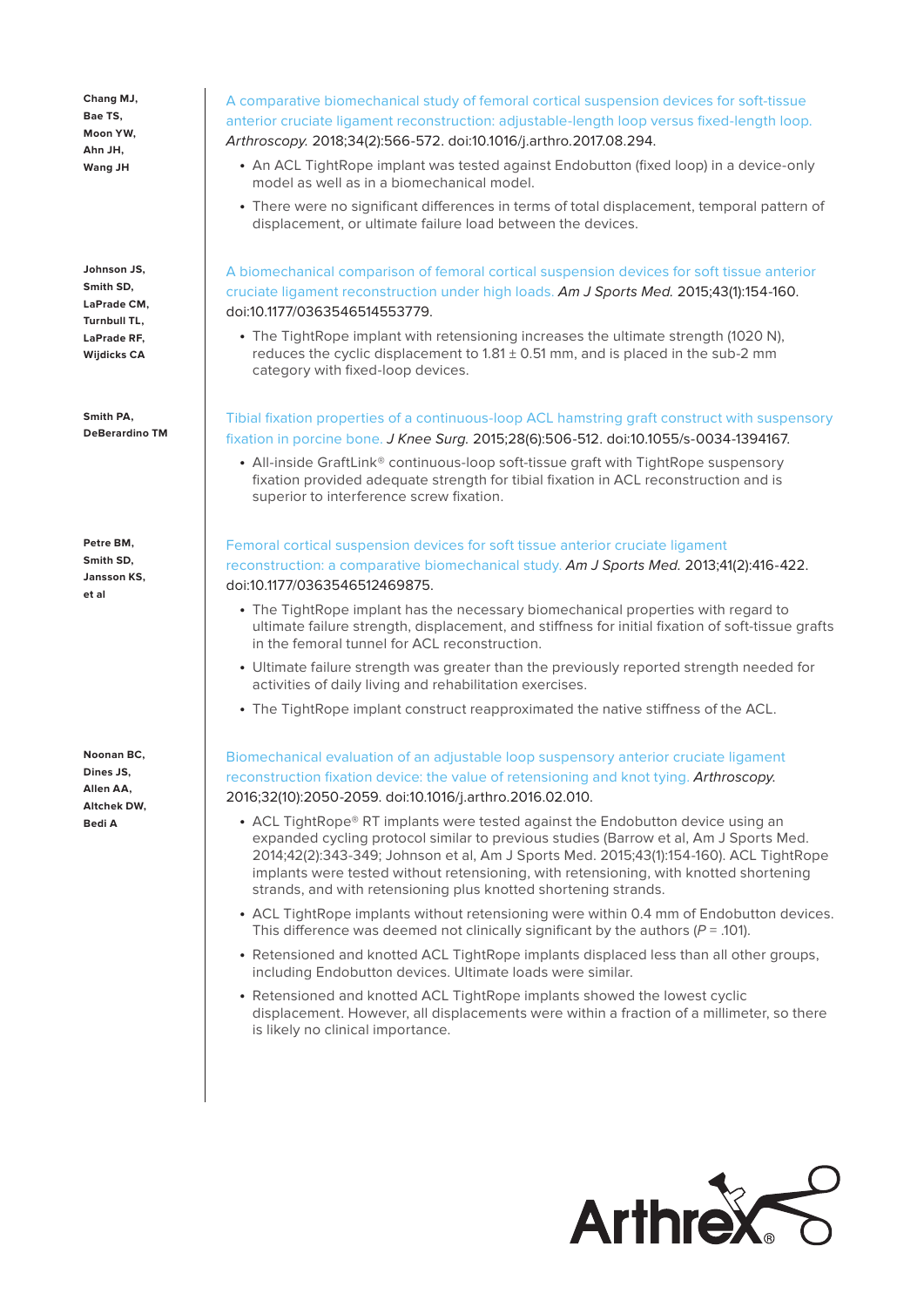**Kusano M, Kazui A, Uchida R, Mae T, Tsuda T, Toritsuka Y**

**Uchida R, Nakamura N, Suzuki T, et al**

**Mickelson DT, Lefebvre T, Gall K, Riboh JC**

Loop length change of an adjustable-length femoral cortical suspension device in anatomic rectangular tunnel anterior cruciate ligament reconstruction with a bone-patellar tendonbone graft and associated clinical outcomes. Arthroscopy. 2018;34(11):3063-3070. doi. org/10.1016/j.arthro.2018.06.034.

- This clinical study evaluated ACL reconstruction with a BTB graft fixed using a BTB TightRope implant.
- The loop length of the BTB TightRope implant was measured by CT at 1 and 12 weeks after the surgery. Subjective and objective outcomes scores were also assessed at 2 years postoperatively.
- The loop length change of the BTB TightRope implant was negligible at 12 weeks. At 2 years postoperatively, 98% of patients were graded as normal or nearly normal according to IKDC with side-to-side difference of 0.2 mm.

Excellent bone plug-socket integration at 8 weeks after anterior cruciate ligament reconstruction using an adjustable-length loop cortical fixation device. J ISAKOS. 2019;4(1):9- 14. doi:10.1136/jisakow-2018-000244.

- This clinical study evaluated bone plug-socket integration in ACL reconstructions using the BTB TightRope implant.
- Twenty patients with BTB TightRope implants underwent CT at 4 and 8 weeks postoperatively for assessment of the union between the graft and socket wall. Patients were also evaluated at 2 years using IKDC and KT-2000 knee stability measurement.
- Excellent bone integration was observed at 8 weeks. All knees were rated normal or nearly normal according to IKDC with a mean side-to-side difference of 0.2 mm. Adjustable-length loop cortical fixation devices could be safely applied for anatomic rectangular tunnel (ART) ACL reconstruction.

Adjustable-loop femoral cortical suspensory fixation for patellar tendon anterior cruciate ligament reconstruction: a time zero biomechanical comparison with interference screw fixation. Am J Sports Med. 2018;46(8):1857-1862. doi:org/10.1177/0363546518771365.

- This biomechanical study compared BTB TightRope® implants and metallic interference screws in an ACL reconstruction.
- Human BTB grafts were fixated into porcine femurs with a BTB TightRope implant or metallic interference screw and biomechanically tested.
- Authors compared time zero biomechanical properties between metallic interference screws and ALCFD for femoral fixation of bone-tendon-bone grafts in ACL-R.
- The ALCFD and interference screws were divided into two groups (8 samples each) and human bone-tendon-bone allografts were fixated in porcine distal femurs. The constructs were preconditioned and subjected to cyclic loading before being pulled to failure.
- The loads to failure (mean  $\pm$  SD, 700  $\pm$  256 N vs 688  $\pm$  215 N, P = .92) and linear stiffness  $(219 \pm 48$  N/mm vs  $218 \pm 49$  N/mm,  $P = .97$ ) were not significantly different between the ALCFD and interference screw groups, respectively. The authors concluded that adjustable-loop devices are acceptable alternatives to an interference screw for femoral fixation during ACL-R with BTB grafts.